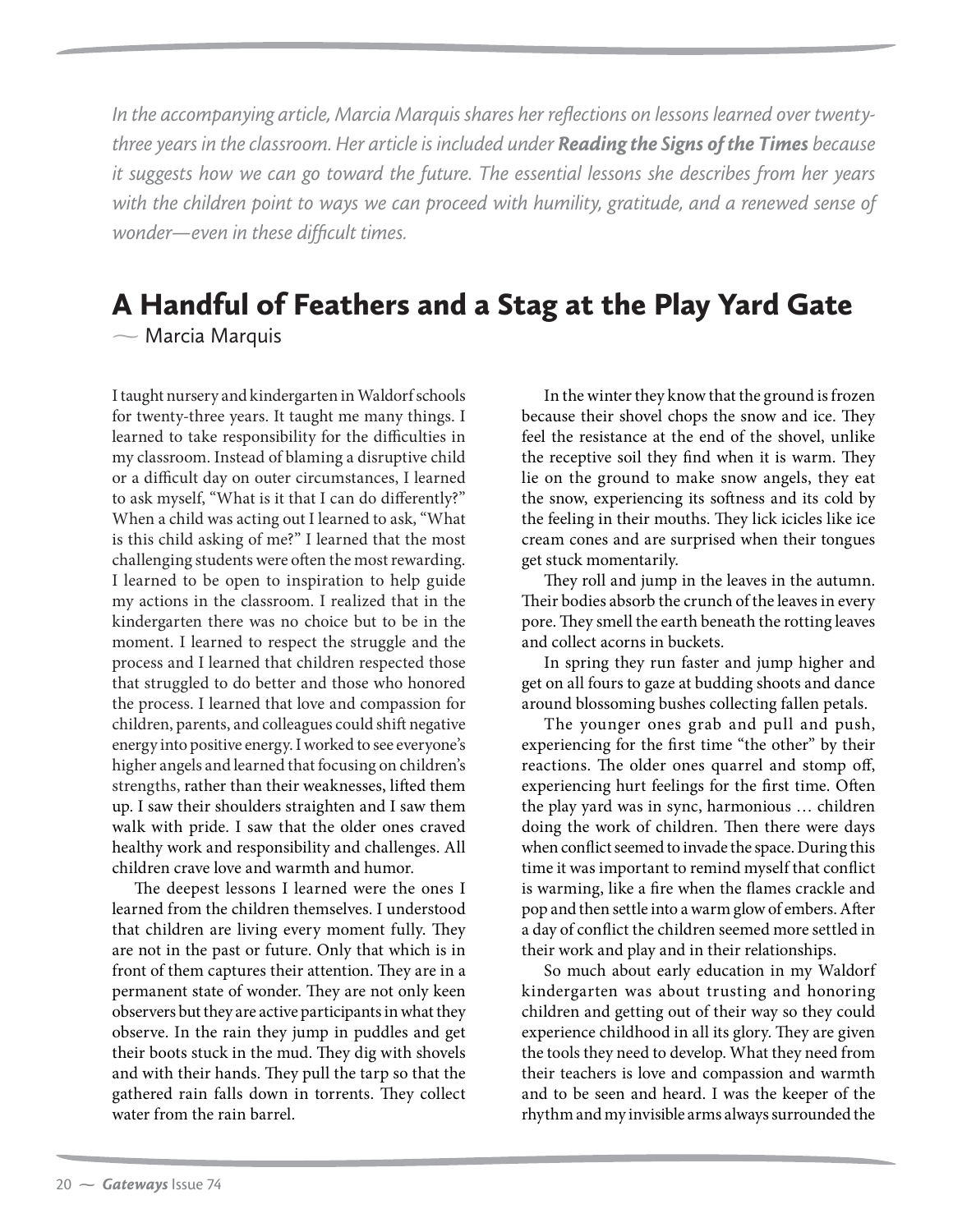children. I was always vigilant and there were times when I was settling conflicts throughout the day. On the other hand, there were many days when the classroom would hum and the children would work out their differences and settle their own conflicts. On such days I proudly looked on as I did my work.

I learned to trust in their play, to trust that they were working things out and that they were learning things that needed to be learned. I understood that this was the period where their life was play and that giving them the time and freedom to fully experience this amazing state of being was the greatest gift of all.

I learned to teach by example and I saw that the gentleness and compassion and reverence I demonstrated was transformed into children who were gentle and compassionate with others. When someone was hurt they would sit by their side and put an arm around them. When the younger ones would stray from the circle the older ones would shepherd them gently back. When I closed my eyes during the blessing I would notice that many others closed their eyes.

I understood that gesture was more important than words in the earlier years and that it wasn't until the children were five, turning six, that the use of words in instruction began to play a stronger role. I understood that children did not react to cold authority. A request that came from a place of warmth and understanding or filled with humor and imagination would be readily received, whereas an order barked in anger, dry and humorless, would be ignored.

I learned the importance of my nighttime work. Simply visualizing a child as I drifted off to sleep would often transform something within my relationship with that child so that I was more able to offer her what she needed. Answers to questions in the classroom would come to me if I left myself open to the inspiration offered in the moment, rather than over-thinking a situation.

It was demonstrated to me over and over again how learning took place in early childhood. Learning came through activity, through doing things, through the lessons of play. Usually there were two or three children in the class that were eager to have me, their teacher, teach them something new. They would come sit by me and ask me to show them how I did whatever it was that I was doing … They would ignore the others that were playing around them and

watch for a time before taking up the project at hand and trying it themselves again and again until they had learned how. They in turn would become teachers to the rest of the children. The other children would be impressed that their classmate had mastered the task at hand and would ask for their help. There were two six-year-olds who came early one day a week. One of them had mastered many string games and the other wanted to learn. They sat side by side, and the "teacher" patiently repeated the gesture over and over again until finally her "student" succeeded in mastering the game. Both of their faces shone with the joy of accomplishment, with the joy that the hard work of teaching and learning had brought them. There was the year that a group of six-year-olds decided that on handwork days they would teach the younger ones how to one-finger knit and then fourand five-finger knit. They formed the circle of chairs after snack with the stump in the middle with the large basket of yarn. They told the younger ones to get their handwork baskets and gather round. They then began to patiently instruct their "students." One year I had a highly imaginative student who was also very theatrical. She was a benevolent director of play and would organize the entire class so that all were playing together and acting out the scenes she would describe to them in the midst of their play. These descriptions were very poetic and their play was rich in drama.

I witnessed the importance of repetition and the stunning persistence that children used in order to learn. There was a child in my kindergarten class who lacked coordination in her body and found much physical activity to be a challenge. She was determined to learn to jump rope. She would wait patiently on the log for her turn and then courageously she would try over and over to jump the rope. Failing, she would return to the end of the line until her turn came again. The other children seemed to be silenced by her determination and understood her challenge. They did not laugh at her or make fun of her. One day she was able to jump over the rope twice. She smiled widely and her cheeks turned pink and her eyes twinkled.

I learned that sometimes the answers came slowly. Our cubby room at Apple Blossom was a space for transitions. Due to limited space, the cubbies were crowded together and there was no room to spare. This was the one space where pandemonium could